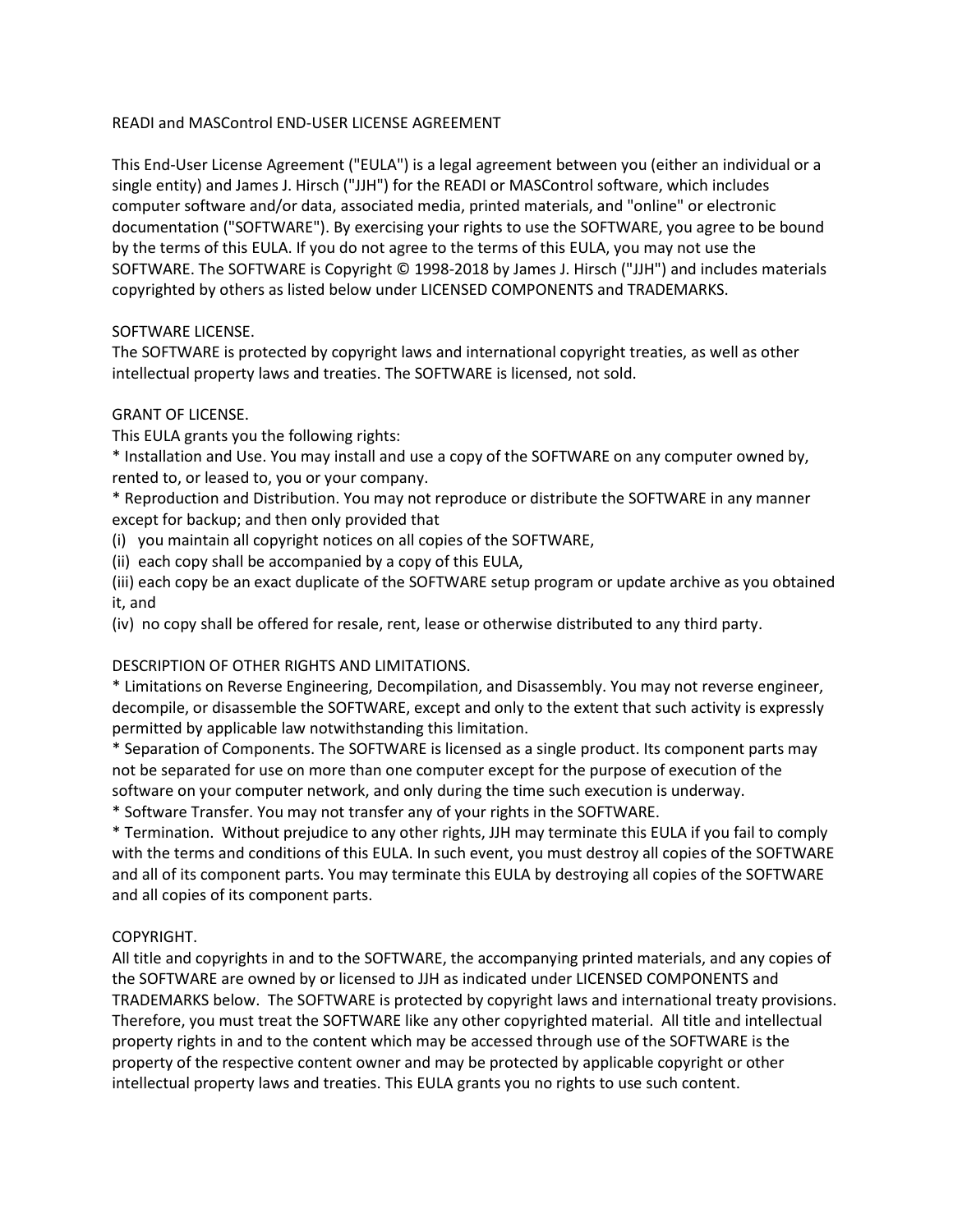### U.S. GOVERNMENT RESTRICTED RIGHTS.

In accordance with FAR 12.212 or DFARS 227.7202, as applicable, use, duplication, or disclosure of the SOFTWARE by the Government is subject to restrictions as set forth in this Agreement. Manufacturers is James J. Hirsch DBA James J. Hirsch & Associates, 12185 Presilla Road, Camarillo, CA, 93012-9243.

### NO WARRANTY AND NO LIABILITY FOR DAMAGES.

THE SOFTWARE IS PROVIDED AS IS AND WITHOUT WARRANTY OF ANY KIND AT ALL, NEITHER EXPRESS OR IMPLIED; INCLUDING WITHOUT LIMITATION MERCHANTABILITY OR FITNESS FOR ANY PARTICULAR PURPOSE. SOUTHERN CALIFORNIA EDISON COMPANY, THE UNITED STATES, UNITED STATES DEPARTMENT OF ENERGY, THE REGENTS OF THE UNIVERSITY OF CALIFORNIA, JAMES J. HIRSCH AND THEIR EMPLOYEES, CONTRACTORS AND OTHER SUPPLIERS DO NOT ASSUME ANY LIABILITY FOR ACCURACY, COMPLETENESS, OR USEFULNESS OF THE SOFTWARE, OR ANY ACCOMPANYING INFORMATION OR PRODUCTS, AND MAKE NO REPRESENTATION THAT USE OF THE PRECEDING WOULD NOT INFRINGE PRIVATELY OWNED RIGHTS. IN NO EVENT SHALL THE SOUTHERN CALIFORNIA EDISON COMPANY, THE UNITED STATES, THE UNITED STATES DEPARTMENT OF ENERGY, THE REGENTS OF THE UNIVERSITY OF CALIFORNIA, JAMES J. HIRSCH AND THEIR EMPLOYEES, AGENTS, CONTRACTORS OR OTHER SUPPLIERS, BE LIABLE FOR ANY KIND OF DAMAGES WHATSOEVER, EVEN IF NOTIFIED OF THE POSSIBILITY OF SUCH DAMAGES. THE ENTIRE RISK ARISING OUT OF USE OR PERFORMANCE OF THE SOFTWARE REMAINS WITH YOU.

### INDEMNIFICATION

You agree to hold harmless, indemnify, and defend Southern California Edison Company, James J Hirsch, The Regents of the University of California, the United States Government and their employees, agents, contractors, and other suppliers from any losses, damages, fines, expenses, and attorneys' fees and costs arising out of or related to your use of or inability to use the Software.

# DISCLAIMER OF ENDORSEMENT.

Use of the "DOE" designation in this Software does not imply endorsement or recommendation by the United States Government. Reference to any specific commercial products, process, or service by trade name, trademark, manufacturer, or otherwise, does not constitute or imply its endorsement, recommendation, or favoring by James J Hirsch, the United States Government, The Regents of the University of California, Southern California Edison Company or any of their contractors, or suppliers.

#### MISCELLANEOUS.

If you acquired this product in the United States, this EULA is governed by the laws of the State of California. If this product was acquired outside the United States, then local laws may apply. Should you have any questions concerning this EULA, or if you desire to contact JJH for any reason, please write: James J. Hirsch & Associates, attn.: J. Hirsch, 12185 Presilla Road, Camarillo, CA, 93012-9243; or phone (805) 553-9000; or email Jeff.Hirsch@DOE2.com.

# LICENSED COMPONENTS and TRADEMARKS.

-eQUEST is a trademark of James J. Hirsch.

-Portions of Software derived from PowerDOE software Copyright © 1997, Electric Power Research Institute, Inc.

-Portions of Software derived from PowerDOE and other software Copyright © 1997-2017, James J. Hirsch.

-Portions of Software derived from COMcheck-Plus and other software Copyright © 1997-2010, Regional Economic Research, Inc. and Scott A. Criswell DBA SAC Software. All Rights Reserved.